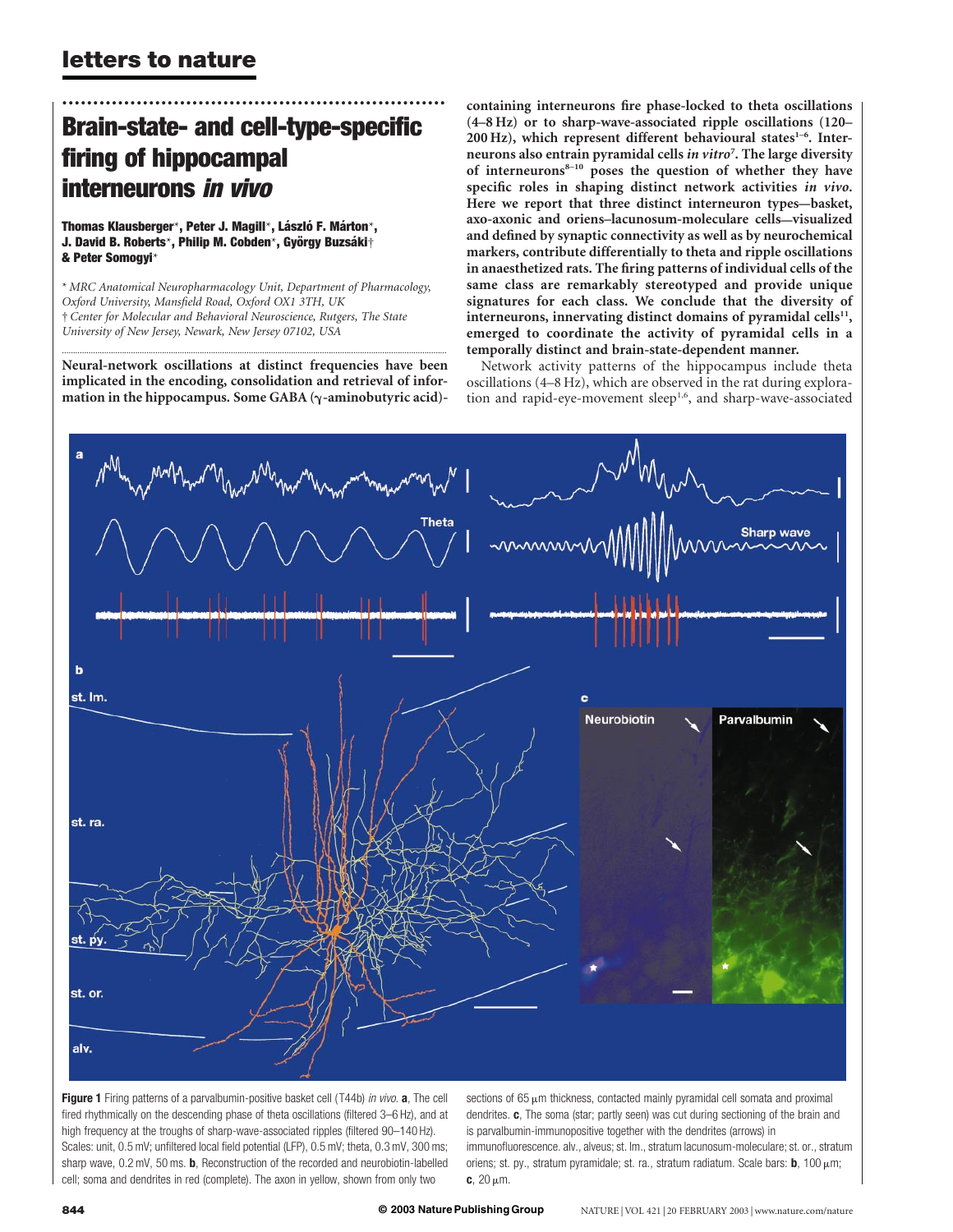ripples (120–200 Hz) that occur during slow-wave sleep, awake immobility and consumatory behaviours<sup>3,5,12</sup>. We recorded the spiking activity of GABA-releasing interneurons from the dorsal CA1 region of the hippocampus in anaesthetized rats during network oscillations. Under the combined urethane–ketamine anaesthesia used here, high-frequency ripples (mean  $\pm$  s.d.,  $123 \pm 11$  Hz) occurred spontaneously, and theta oscillations  $(4.2 \pm 0.3 \text{ Hz})$  occurred after foot-pinch or spontaneously, depending on the depth of anaesthesia. Importantly, systemic administration of atropine (75 mg  $\text{kg}^{-1}$ ) did not abolish theta oscillations  $(4.0 \pm 0.3 \text{ Hz})$  in five rats tested. The presence of atropine-resistant theta is similar to that observed in the behaving rat and different from rats deeply anaesthetized with urethane<sup>13</sup>. The application of the juxtacellular method<sup>14</sup> enabled us to label selectively the recorded neurons and to confirm their identity. Three distinct interneuron classes have been analysed by light and electron

microscopy, as well as by immunocytochemical testing for neuropeptides, calcium-binding proteins and neurotransmitter receptors.

Parvalbumin-expressing basket cells ( $n = 5$ ) fired preferentially on the descending phase of the extracellular theta oscillations recorded in the stratum pyramidale. They fired often with one or several spikes (Fig. 1a) per ripple episode, at  $12^{\circ} \pm 69^{\circ}$  (mean angle  $\pm$  angular deviation) after the troughs of the ripple waves. The axon of basket cells was restricted mainly to the stratum pyramidale, or it also spread into neighbouring layers (Fig. 1b), but it predominantly contacted somata and proximal dendrites of pyramidal cells and other interneurons<sup>11</sup>. The somata of two basket cells were located in the stratum pyramidale; the other three somata were in stratum oriens, including one next to the alveus. No physiological difference was observed between cells that had different soma locations. All basket cells were immunopositive for



**Figure 2** Firing patterns of a parvalbumin-positive axo-axonic cell (T76b) in vivo. **a**, The cell fired rhythmically just after the positive peak of theta oscillations, and at the beginning of a sharp-wave burst, but was silent subsequently. Scales: unit, 0.5 mV; theta, 0.2 mV, 300 ms; sharp wave, 0.1 mV, 50 ms. b, Reconstruction of the neurobiotin-labelled cell; soma and dendrites in red (complete); the axon (yellow) is restricted to the basal part of the stratum pyramidale and is shown from only one section of  $65-\mu m$  thickness.

c, d, Immunofluorescence of parvalbumin in the axo-axonic (star) and in an unrecorded cell (arrow). e, Micrograph of the labelled cell. f, Electron micrograph showing a bouton (b) making a synapse (arrowhead) with an axon initial segment (AIS) characterized by membrane undercoating (small arrow). Abbreviations as in Fig. 1. Scale bars: **b**, 100  $\mu$ m, c–e,  $20 \mu m$ ; f,  $0.2 \mu m$ .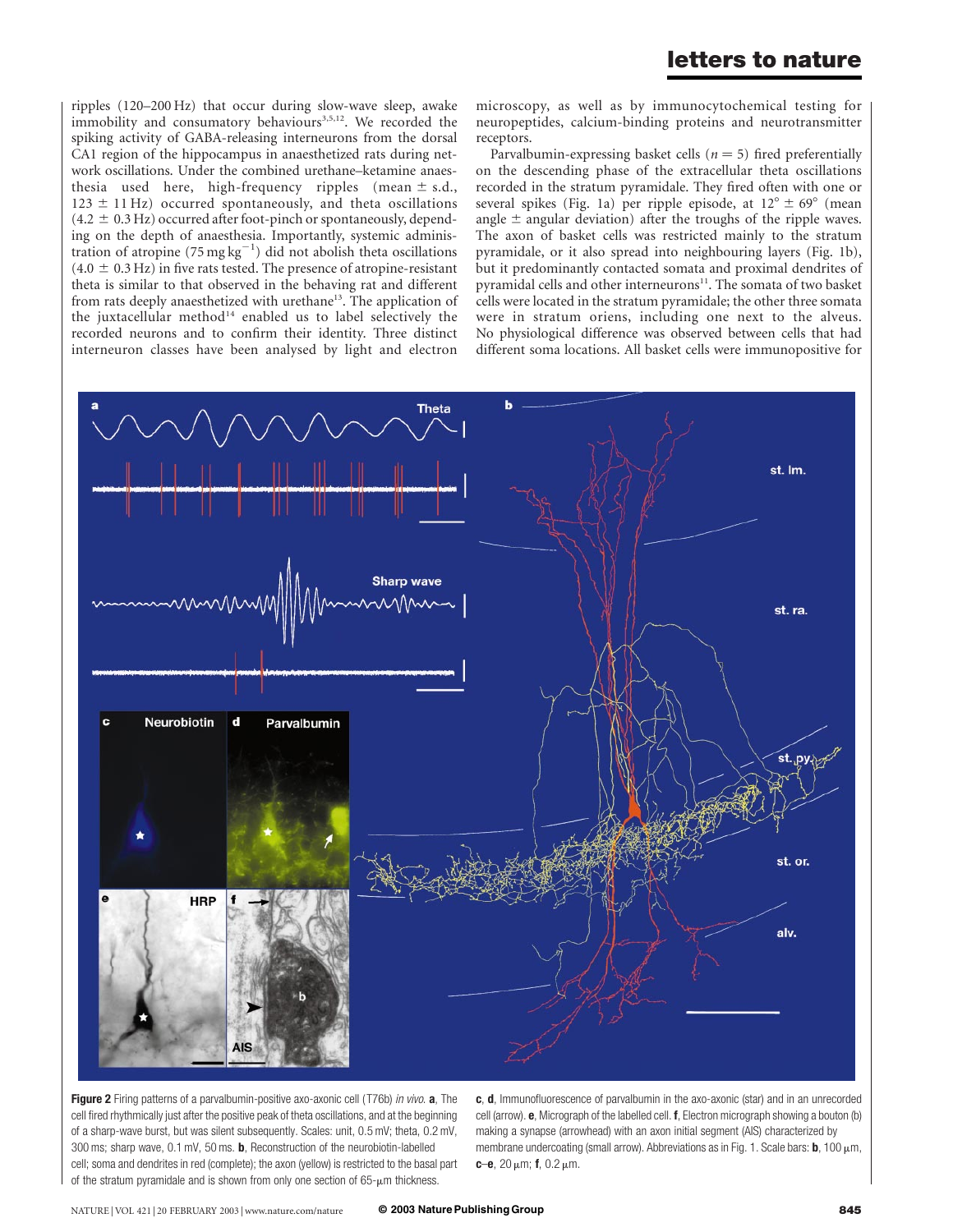parvalbumin (Fig. 1c), but were negative for the neuropeptide cholecystokinin (CCK).

Axo-axonic cells ( $n = 2$ ) fired preferentially just after the peak of the theta cycles and discharged transiently at the beginning of sharpwave-associated ripples (Fig. 2a). The somata of both cells were located in stratum pyramidale. In contrast to the basket cells, the dendrites of the axo-axonic cells branched extensively in stratum lacunosum-moleculare and in the alveus (Fig. 2b). Electron microscopic analysis confirmed the identity of these cells (Fig. 2f), as their postsynaptic targets were exclusively axon initial segments (13 synapses, cell T76b; eight synapses, cell T88a) of pyramidal cells<sup>11</sup>. Both axo-axonic cells were strongly immunopositive for parvalbumin (Fig. 2d); one of the cells was tested for CCK and was immunonegative (data not shown).

Oriens–lacunosum-moleculare (O-LM) cells ( $n = 3$ ) fired rhythmically at the trough of theta cycles and were suppressed during ripple episodes (Fig. 3a). The somata of all three cells were located in the stratum oriens; one cell was at the border of the CA1 area and subiculum (Fig. 3b). They had mainly horizontally running dendrites. The main axons of these cells crossed stratum pyramidale and radiatum, and branched heavily in stratum lacunosum-moleculare, where their terminals are co-aligned with the entorhinal input<sup>15–18</sup>. All three O-LM cells were immunopositive for the metabotropic glutamate receptor mGluR1 $\alpha$  and the neuropeptide somatostatin, and they were also weakly positive for parvalbumin (Fig. 3c). In addition, one of the cells was tested with an antibody against mGluR7a, and the soma and dendrites were selectively decorated with strongly immunopositive terminals (Fig. 3d).

To compare the firing patterns of different neurons quantitatively<sup>5</sup> (see also Supplementary Information), data from three different brain states were analysed: theta oscillation, sharp-wave/ ripple epochs and non-theta/non-sharp-wave periods (Fig. 4a). The discharge frequency of pyramidal cells showed no significant difference (paired *t*-test,  $P > 0.1$ ,  $n = 6$ ) between theta and nontheta/non-sharp-wave periods. Interneurons, as a single group, increased their discharge frequency during theta oscillations (paired t-test,  $P < 0.01$ ,  $n = 10$ ). During ripples, both pyramidal cells and basket cells increased their discharge frequency (paired t-test,  $P < 0.05$  and  $P < 0.01$ , respectively) in comparison to non-theta/ non-sharp-wave periods. Axo-axonic cells showed no significant difference in discharge frequency (paired *t*-test,  $P > 0.1$ ), and O-LM cells decreased their firing rates during sharp waves (paired ttest,  $P < 0.05$ ).

An even more robust difference between interneuron classes emerged from the analysis of temporal structure during network oscillations (Fig. 4b). During theta oscillations, pyramidal cells fired at 20°  $\pm$  65°, parvalbumin basket cells at 271°  $\pm$  68°, axo-axonic cells at 185°  $\pm$  55°, and O-LM cells at 19°  $\pm$  57° (mean angle  $\pm$ angular deviation). The phase preferences of the three interneuron classes during theta oscillations were all significantly different from each other (Watson–Williams test,  $P < 0.01$ ). Notably, the interspike interval within theta cycles that had  $\geq$ 2 spikes was different for the three cell types (Kruskal–Wallis test with post-hoc Dunn tests,  $P < 0.01$ ). The interspike intervals were 45  $\pm$  25 ms (mean  $\pm$ s.d.), 20  $\pm$  17 ms and 76  $\pm$  19 ms for basket, axo-axonic and O-LM cells, respectively. This indicates that axo-axonic cells and basket cells discharge at gamma frequency within theta cycles, in contrast to O-LM cells. During sharp-wave-associated ripples, pyramidal cells and basket cells fired most frequently at the maximum amplitude of the ripple episode, resulting in a single, robust peak in the cross-correlogram (Fig. 4b). Surprisingly, both axo-axonic cells showed a different firing pattern; they increased their firing probability at the beginning of the sharp-wave episode, but were silent at the maximum amplitude and after the sharp wave. All O-LM cells were silent during sharp waves. The firing patterns of cells in the same class were remarkably similar, providing highly predictive signatures for each class. In addition, the firing patterns of the three classes of interneuron correspond to firing patterns of unidentified neurons in the behaving animal<sup>5</sup>. All parvalbumin-positive basket, axo-axonic and O-LM cells resemble 'single peak', 'biphasic' and



Figure 3 Firing patterns of an O-LM cell (T64a) in vivo. a, The cell fired rhythmically on the trough of theta oscillations, but was silent during sharp-wave-associated ripples. Scales: unit, 0.3 mV; theta, 0.2 mV, 300 ms; sharp wave, 0.05 mV, 50 ms. b, Reconstruction of the neurobiotin-filled oriens–lacunosum-moleculare (O-LM) cell. Soma and dendrites in red (complete); the axon restricted to str. lm. (yellow) is shown from only

two sections of  $65$ - $\mu$ m thickness. c, The soma was cut into two sections; one shows somatostatin and metabotropic glutamate receptor mGluR1 $\alpha$  immunoreactivity; the other shows parvalbumin immunoreactivity. **d**, The dendrite of another recorded O-LM cell (T93b) is decorated with highly mGluR7a-immunopositive terminals (yellow). Abbreviations as in Fig. 1. Scales: **b**, 100  $\mu$ m; **c**, **d**, 5  $\mu$ m.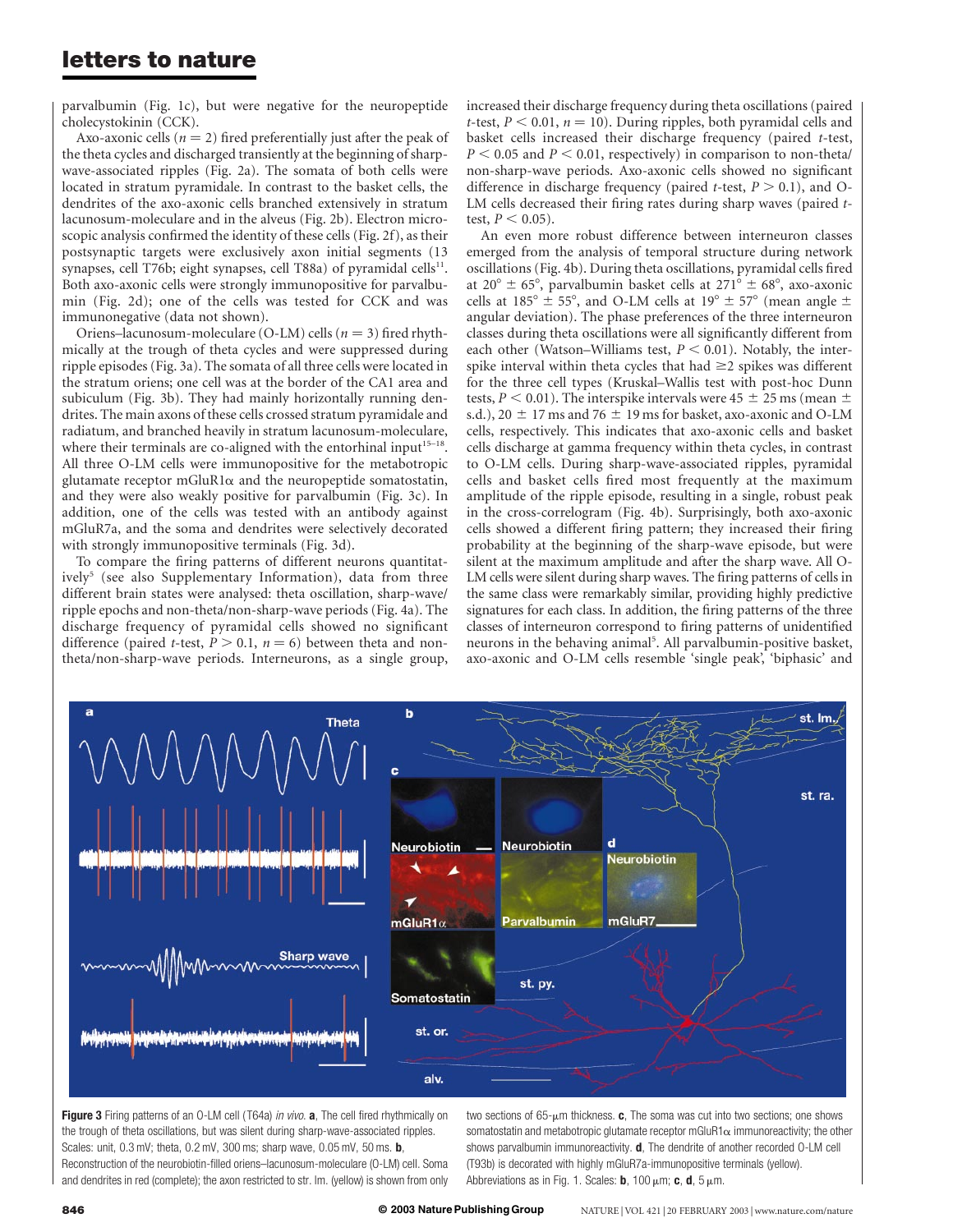'anti-sharp-wave' neurons, respectively (see Methods). One of the O-LM cells did not reach significance for anti-sharp-wave neurons, because only a small number of ripples ( $n = 10$ ) could be recorded. Nevertheless, the data confirmed that O-LM cells are silent during sharp waves.

We have shown that three distinct classes of interneuron, as



defined by their synaptic connectivity, contribute to different aspects of network oscillations in vivo. Therefore, it seems that a large diversity of GABA interneurons evolved to control pyramidal cells in a temporally distinct and brain-state-dependent manner. During theta activity, CA1 place cells<sup>1</sup> are activated primarily by the perforant path<sup>19,20</sup>. The O-LM cells, whose axons are co-aligned with the perforant path input, fire coincidentally with the strongest hyperpolarization in the distal dendrites of pyramidal cells<sup>6</sup>. Therefore, O-LM cells might phase-modulate excitatory input from the perforant path<sup>21</sup> and/or provide rhythmic hyperpolarization that could de-inactivate voltage-sensitive ion channels and facilitate somatodentritic back-propagation of the action potentials<sup>22</sup> and burst discharge<sup>23</sup> in active place cells. Axo-axonic cells and basket cells have high discharge probabilities on the descending phase of the theta cycle at times when the discharge probability of pyramidal cells is lowest and gamma power is highest<sup>2,6,24-26</sup>. Such cycle-phase arrangement can facilitate the rhythmic entrainment of pyramidal cell discharge<sup>7</sup>. During slow-wave sleep, the main driving source to CA1 pyramidal neurons is the sharp-wave-associated discharge of the CA3 pyramids<sup>5</sup>. Transient suppression of O-LM cell activity during sharp waves may allow action potentials in pyramidal cells to back-propagate to the most distal dendrites $27,28$  and facilitate longterm potentiation of those entorhinal input synapses that are coincidentally active during sharp waves. Basket cells (parvalbumin-positive) fire at high frequency and phase-locked to ripple oscillation, and can therefore provide an inhibitory temporal structure for large populations of pyramidal cells $3,5$ . By contrast, axo-axonic cells, which make inhibitory synapses at the site of action potential generation, only fire at the beginning of the sharp wave. Such a coordination of distinct inputs could time-lock the activity of thousands of pyramidal cells to fire together, exactly at the maximum amplitude of ripple episodes.

Different classes of interneuron innervate distinct domains of pyramidal cells and exhibit specific firing patterns during behaviourally relevant oscillations. Therefore, they probably evolved to temporally coordinate input–output transformation in the hippocampal pyramidal cells, and to govern the formation and retrieval of cell assemblies during hippocampus-dependent behaviour.  $\Box$ 

#### Methods

#### Electrophysiological recordings

Rats were treated in accordance with the Animals (Scientific Procedures) Act, 1986 (UK) and associated procedures. Fifty-two male Sprague–Dawley rats (250–350 g) were anaesthetized with 1.25 mg kg<sup>-1</sup> urethane, plus supplemental doses of ketamine and xylazine (20 and 2 mg  $\text{kg}^{-1}$ , respectively) as needed, and body temperature was retained with a heating pad. Neuronal activity in the hippocampus was recorded extracellularly with a glass electrode ( $18-25 \text{ M}\Omega$ ) filled with 1.5% neurobiotin in 0.5 M NaCl, and the local field potential (LFP) was recorded with a stationary second electrode in the hippocampal CA1 pyramidal cell layer. Single-unit activity (sampling rate 20 kHz) and LFP (sampling rate 800 Hz) were filtered online at 0.8–5 kHz and 0.5–200 Hz, respectively. After the collection of a sufficient number of spikes, the electrode was advanced towards the cell, which was then labelled juxtacellularly with neurobiotin by applying positive current steps<sup>14</sup>. The shape and amplitude of spikes were monitored during recording, advancing the electrode and labelling to ensure that recorded spikes originated from a single neuron only, and that the recorded cell was labelled. Recordings from nine out of ten putative interneurons resulted in a single labelled interneuron following histological

**Tigure 4** Distinct interneuron classes generate different firing patterns during theta and ripple oscillations in vivo. **a**, Discharge frequency (mean  $\pm$  s.e.m.) of pyramidal cells, parvalbumin-positive basket cells, axo-axonic cells and O-LM cells during theta (t), non-theta/non-sharp-wave (n) and sharp-wave-associated ripples (s). **b**, The mean firing probabilities of different cell types are shown as grey columns, firing probabilities of each interneuron as coloured lines. For clarity, two theta cycles are shown;  $0^\circ$  and 360 $^\circ$  mark the trough of the theta cycles recorded extracellularly in the stratum pyramidale (left column). The start, maximum amplitude and end of the normalized sharp-wave episodes are marked as  $-1$ , 0 and 1, respectively (right column). Note that the phase relationships of neurons to the network patterns are similar within the same class, despite variation in discharge probability of individual cells.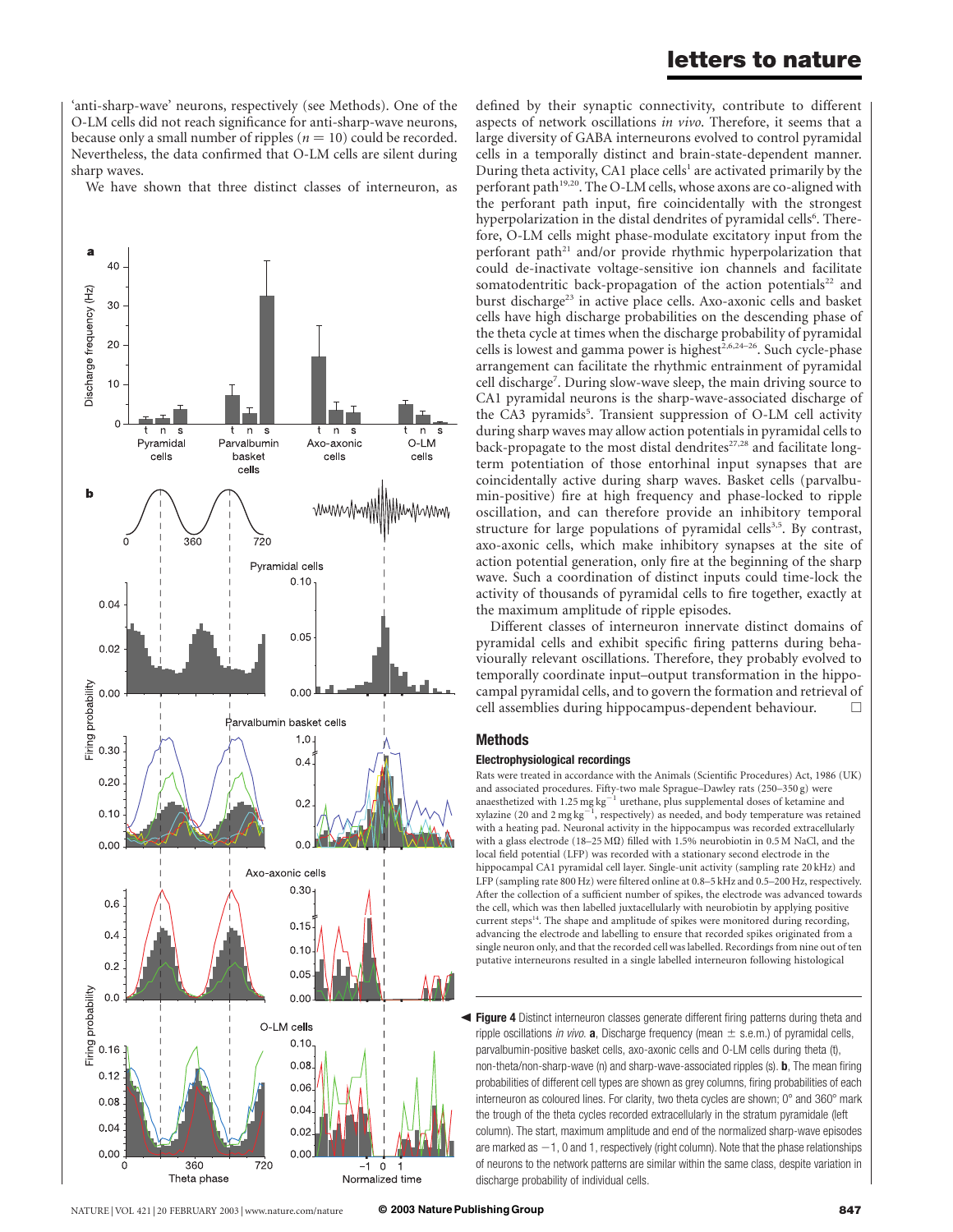processing. In one case, spikes from a putative interneuron and a putative pyramidal cell were recorded simultaneously and, after labelling, a parvalbumin-positive basket cell and a pyramidal cell were recovered. The interneuron was more strongly modulated by the current steps and was also more strongly labelled than the pyramidal cell.

#### Anatomical and immunohistochemical visualization

The rats were perfused with fixative 4 h after labelling. Immunofluorescence and peroxidase reactions for light microscopy and electron microscopy were performed as described previously18,29. Antibodies against parvalbumin, CCK, somatostatin and mGluR7a were gifts from K. Baimbridge, A. Varro, A. Buchan and R. Shigemoto, respectively; antibodies against mGluR1 were obtained from DiaSorin. The specificity of these antibodies is discussed elsewhere<sup>29</sup>.

#### Data analysis

Theta epochs were detected by calculating the theta (3–6 Hz) to delta (2–3 Hz) frequency power ratio in 2-s windows of the LFP<sup>5</sup>. A ratio greater than four in at least three consecutive windows marked theta episodes, and a ratio less than two in at least three consecutive windows indicated epochs that are called non-theta/non-sharp-wave periods, which lacked field ripples. Non-theta/non-sharp-wave periods contained oscillations of 1 Hz and/or 2–3 Hz, but were not further analysed in this study, owing to the larger variability in cell activity. To determine the phase relationship between single-cell and theta activity, the troughs of the theta oscillations were detected in the filtered signal (3–6 Hz). Each spike was assigned to a given phase (bin size 20 $^{\circ}$ ) between the troughs (0 $^{\circ}$ and 360°) and all theta cycles were superimposed<sup>5</sup>. Theta phase was analysed using circular statistics<sup>30</sup>

The LFP was filtered at 90–140 Hz for the detection of sharp-wave-associated ripples and the power (r.m.s. amplitude) of the filtered signal was calculated in 10-ms windows<sup>5</sup>. The threshold for ripple detection was set to 5 s.d. above the mean power. The beginning and the end of the sharp wave were set where the power crossed 1 s.d. above the mean power. The maximum amplitude of the oscillation was detected by a peak-finding algorithm. To evaluate the firing pattern of a single neuron during sharp waves, ripple episodes were normalized. Because sharp waves are often not symmetrical, the periods between the beginning and the ripple maximum, and the ripple maximum and the end of the sharp-wave episodes were each divided into four bins, and spikes were sorted into bins. To test whether potential correlations of firing patterns with sharp waves arose by chance, for each cell the exact number and duration of observed sharp-wave windows were randomly shuffled over the period of non-theta/non-sharp-wave epoch, and the spikes detected in the windows were binned. A neuron was considered to be a 'single peak' cell if the number of spikes in six bins surrounding the ripple maximum was higher in the observed sharp-wave correlogram than the mean  $+$  2 s.d. from 100 shuffled correlograms. For anti-sharp-wave cells the number of spikes in six bins surrounding the ripple maximum was lower in the observed sharp wave correlogram than the mean  $-2$  s.d. from 100 shuffled correlograms. For biphasic neurons, the number of spikes in four bins surrounding the beginning of the sharp wave was higher in the observed sharp-wave correlogram than the mean  $+$  1 s.d. from 100 shuffled correlograms, and the number of spikes in ten consecutive bins, starting from the fourth bin of the sharp wave, was lower in the observed sharp waves than the mean  $-2$  s.d. of the respective bins from 100 shuffled correlograms. The discharge frequency of single cells during three different brain states (theta, sharp-wave and non-theta/non-sharp-wave) was calculated by dividing the number of spikes with the summed duration of the respective brain state.

Received 15 October; accepted 29 November 2002; doi:10.1038/nature01374.

- 1. O'Keefe, J. & Nadel, L. The Hippocampus as a Cognitive Map (Clarendon, Oxford, UK, 1978).
- 2. Fox, S. E. Membrane potential and impedance changes in hippocampal pyramidal cells during theta rhythm. Exp. Brain Res. 77, 283–294 (1989).
- 3. Ylinen, A. et al. Sharp wave-associated high-frequency oscillation (200 Hz) in the intact hippocampus: Network and intracellular mechanisms. J. Neurosci. 15, 30–46 (1995).
- 4. Ylinen, A. et al. Intracellular correlates of hippocampal theta rhythm in identified pyramidal cells, granule cells, and basket cells. Hippocampus 5, 78–90 (1995).
- 5. Csicsvari, J., Hirase, H., Czurko, A., Mamiya, A. & Buzsa´ki, G. Oscillatory coupling of hippocampal pyramidal cells and interneurons in the behaving rat. J. Neurosci. 19, 274–287 (1999).
- 6. Buzsa´ki, G. Theta oscillations in the hippocampus. Neuron 33, 325–340 (2002).
- 7. Cobb, S. R., Buhl, E. H., Halasy, K., Paulsen, O. & Somogyi, P. Synchronization of neuronal activity in hippocampus by individual GABAergic interneurons. Nature 378, 75–78 (1995).
- 8. Freund, T. F. & Buzsáki, G. Interneurons of the hippocampus. Hippocampus 6, 347-470 (1996).
- 9. Fricker, D. & Miles, R. Interneurons, spike timing, and perception. Neuron 32, 771-774 (2001).
- 10. McBain, C. J. & Fisahn, A. Interneurons unbound. Nature Rev. Neurosci. 2, 11–23 (2001).
- 11. Buhl, E. H., Halasy, K. & Somogyi, P. Diverse sources of hippocampal unitary inhibitory postsynaptic potentials and the number of synaptic release sites. Nature 368, 823–828 (1994).
- 12. Traub, R. D. et al. Axonal gap junctions between principal neurons: A novel source of network oscillations, and perhaps epileptogenesis. Rev. Neurosci. 13, 1–30 (2002).
- 13. Vanderwolf, C. H. Cerebral activity and behavior: Control by central cholinergic and serotonergic systems. Int. Rev. Neurobiol. 30, 225–340 (1988).
- 14. Pinault, D. A novel single-cell staining procedure performed in vivo under electrophysiological control: Morpho-functional features of juxtacellularly labeled thalamic cells and other central neurons with biocytin or neurobiotin. J. Neurosci. Methods 65, 113-136 (1996).
- 15. McBain, C. J., DiChiara, T. J. & Kauer, J. A. Activation of metabotropic glutamate receptors differentially affects two classes of hippocampal interneurons and potentiates excitatory synaptic transmission. J. Neurosci. 14, 4433–4445 (1994).
- 16. Sik, A., Penttonen, M., Ylinen, A. & Buzsáki, G. Hippocampal CA1 interneurons: An in vivo intracellular labeling study. J. Neurosci. 15, 6651–6665 (1995).
- 17. Ali, A. B. & Thomson, A. M. Facilitating pyramid to horizontal oriens–alveus interneurone inputs: Dual intracellular recordings in slices of rat hippocampus. J. Physiol. (Lond.) 507, 185–199 (1998).
- 18. Maccaferri, G., Roberts, J. D. B., Szucs, P., Cottingham, C. A. & Somogyi, P. Cell surface domain specific postsynaptic currents evoked by identified GABAergic neurones in rat hippocampus in vitro. J. Physiol. (Lond.) 524, 91–116 (2000).
- 19. Nakazawa, K. et al. Requirement for hippocampal CA3 NMDA receptors in associative memory recall. Science 297, 211–218 (2002).
- 20. Brun, V. H. et al. Place cells and place recognition maintained by direct entorhinal–hippocampal circuitry. Science 296, 2243–2246 (2002).
- 21. Gillies, M. J. et al. A model of atropine-resistant theta oscillations in rat hippocampal area CA1. J. Physiol. (Lond.) 543, 779–793 (2002).
- 22. Spruston, N., Schiller, Y., Stuart, G. & Sakmann, B. Activity-dependent action potential invasion and calcium influx into hippocampal CA1 dendrites. Science 268, 297–300 (1995).
- 23. Harris, K. D., Hirase, H., Leinekugel, X., Henze, D. A. & Buzsáki, G. Temporal interaction between single spikes and complex spike bursts in hippocampal pyramidal cells. Neuron 32, 141–149 (2001).
- 24. Skaggs, W. E., McNaughton, B. L., Wilson, M. A. & Barnes, C. A. Theta phase precession in hippocampal neuronal populations and the compression of temporal sequences. Hippocampus 6, 149–172 (1996).
- 25. Mehta, M. R., Lee, A. K. & Wilson, M. A. Role of experience and oscillations in transforming a rate code into a temporal code. Nature 417, 741–746 (2002).
- 26. Harris, K. D. et al. Spike train dynamics predicts theta-related phase precession in hippocampal pyramidal cells. Nature 417, 738–741 (2002).
- 27. Katona, I., Acsady, L. & Freund, T. F. Postsynaptic targets of somatostatin-immunoreactive interneurons in the rat hippocampus. Neuroscience 88, 37–55 (1999).
- 28. Magee, J. C. & Johnston, D. A synaptically controlled, associative signal for Hebbian plasticity in hippocampal neurons. Science 275, 209-213 (1997).
- 29. Losonczy, A., Zhang, L., Shigemoto, R., Somogyi, P. & Nusser, Z. Cell type dependence and variability in the short-term plasticity of EPSCs in identified mouse hippocampal interneurones. J. Physiol. (Lond.) 542, 193–210 (2002).
- 30. Zar, J. H. Biostatistical Analysis (Prentice Hall, New Jersey, 1999).

Supplementary Information accompanies the paper on Nature's website (ç http://www.nature.com/nature).

Acknowledgements We thank G. Horseman and S. Gray from Cambridge Electronic Design, and P. Jays and L. Norman for technical assistance. We thank Z. Nusser, G. Tamas and J. Csicsvari for critically reading an earlier version of the manuscript, and Y. Dalezios for help with the statistics. T.K. was supported by an Erwin Schroedinger Fellowship from the Austrian Science Fund during part of this study; G.B. was supported by the National Institutes of Health.

**Competing interests statement** The authors declare that they have no competing financial interests.

**Correspondence** and requests for materials should be addressed to T.K. (e-mail: thomas.klausberger@pharm.ox.ac.uk).

# Yeast genome duplication was followed by asynchronous differentiation of duplicated genes

..............................................................

### Rikke B. Langkjær\*, Paul F. Cliften $\dagger$ , Mark Johnston $\dagger$  & Jure Piškur\*

\* BioCentrum-DTU, Technical University of Denmark, Building 301, DK-2800 Lyngby, Denmark

† Department of Genetics and Genome Sequencing Center, Washington University School of Medicine, St. Louis, Missouri 63110, USA

............................................................................................................................................................................. Gene redundancy has been observed in yeast, plant and human genomes, and is thought to be a consequence of whole-genome duplications<sup>1-3</sup>. Baker's yeast, Saccharomyces cerevisiae, contains several hundred duplicated genes<sup>1</sup>. Duplication(s) could have occurred before or after a given speciation. To understand the evolution of the yeast genome, we analysed orthologues of some of these genes in several related yeast species. On the basis of the inferred phylogeny of each set of genes, we were able to deduce whether the gene duplicated and/or specialized before or after the divergence of two yeast lineages. Here we show that the gene duplications might have occurred as a single event, and that it probably took place before the Saccharomyces and Kluyveromyces lineages diverged from each other. Further evolution of each duplicated gene pair—such as specialization or differentiation of